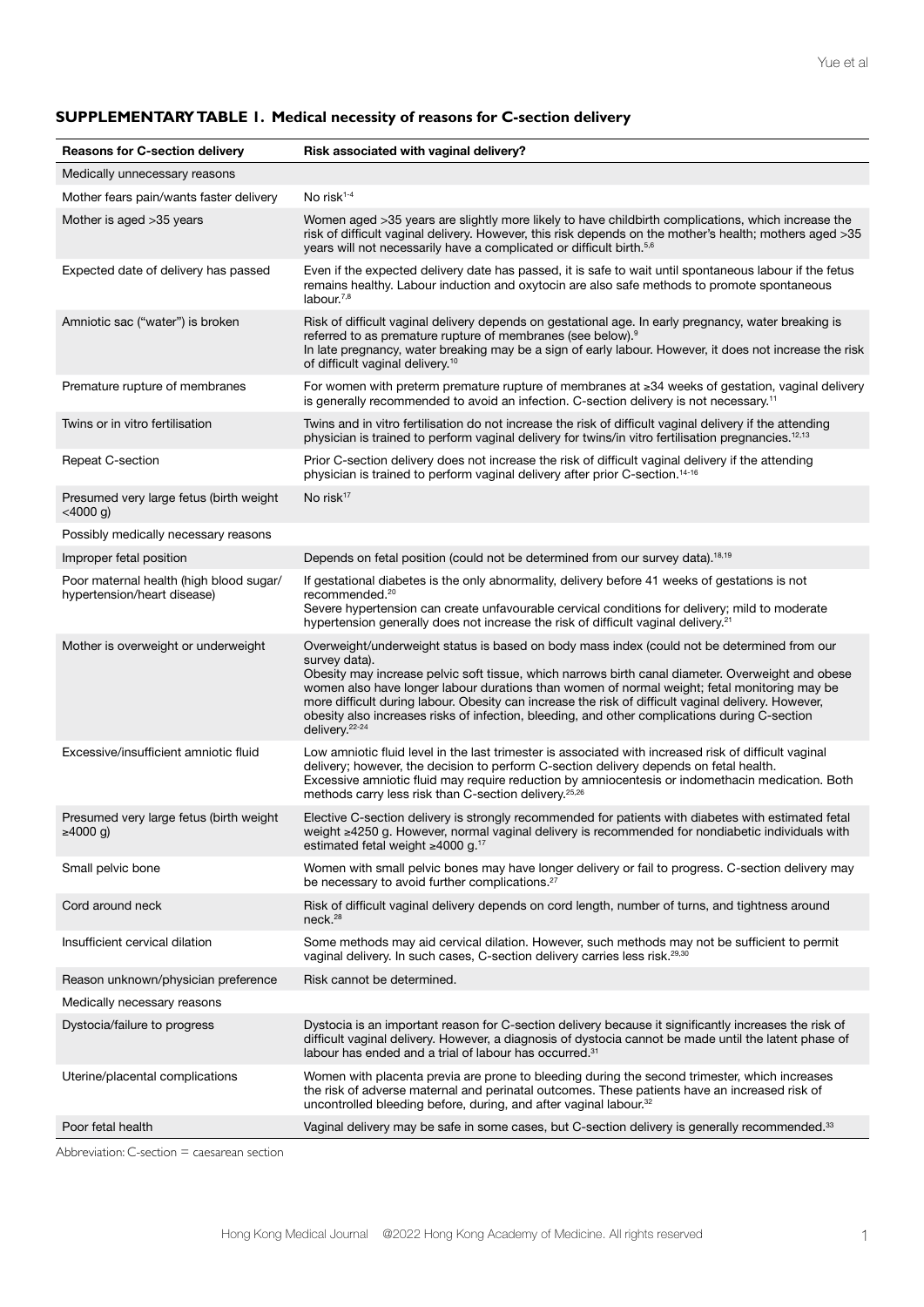## **SUPPLEMENTARY TABLE 1. (cont'd)**

#### **References**

- 1. Raven J, van den Broek N, Tao F, Kun H, Tolhurst R. The quality of childbirth care in China: women's voices: a qualitative study. BMC Pregnancy Childbirth 2015;15:113.
- 2. Lei H, Wen SW, Walker M. Determinants of caesarean delivery among women hospitalized for childbirth in a remote population in China. J Obstet Gynaecol Can 2003;25:937-43.
- 3. Sufang G, Padmadas SS, Fengmin Z, Brown JJ, Stones RW. Delivery settings and caesarean section rates in China. Bull World Health Organ 2007;85:755-62.
- 4. Mi J, Liu F. Rate of caesarean section is alarming in China. Lancet 2014;383:1463-4.
- 5. van Katwijk C, Peeters LL. Clinical aspects of pregnancy after the age of 35 years: a review of the literature. Hum Reprod Update 1998;4:185-94.
- 6. Nichols H. Pregnancy after 35: what are the risks? Available from: https://www.medicalnewstoday.com/articles/317861.php. Accessed 10 Nov 2020.
- 7. Sanchez-Ramos L, Olivier F, Delke I, Kaunitz AM. Labor induction versus expectant management for postterm pregnancies: a systematic review with meta-analysis. Obstet Gynecol 2003;101:1312-8.
- 8. Jin F, Sun Y, Liao Q. The discussion of induction and successful rate of labor at term [in Chinese]. Chi J Clin Obestet Gynecol 2009;10:248-51.
- 9. Mayo Clinic. Water breaking: understand this sign of labor. Available from: https://www.mayoclinic.org/healthy-lifestyle/labor-and-delivery/ in-depth/water-breaking/art-20044142. Accessed 18 Oct 2016.
- 10. BabyCentre. When your waters break. Available from: https://www.babycentre.co.uk/a1053562/when-your-waters-break. Accessed 23 Aug 2020.
- 11. Mayo Clinic. Water breaking: understand this sign of labor. Available from: https://www.mayoclinic.org/healthy-lifestyle/labor-and-delivery/ in-depth/water-breaking/art-20044142. Accessed 18 Oct 2016.
- 12. Hoffmann E, Oldenburg A, Rode L, Tabor A, Rasmussen S, Skibsted L. Twin births: cesarean section or vaginal delivery? Acta Obstet Gynecol Scand 2012;91:463-9.
- 13. Barrett JF, Hannah ME, Hutton EK, et al. A randomized trial of planned cesarean or vaginal delivery for twin pregnancy. N Engl J Med 2013;369:1295-305.
- 14. Mu Y, Li X, Zhu J, et al. Prior caesarean section and likelihood of vaginal birth, 2012-2016, China. Bull World Health Organ 2018;96:548-57.
- 15. Taffel SM, Placek PJ, Liss T. Trends in the United States cesarean section rate and reasons for the 1980-85 rise. Am J Public Health 1987;77:955-9.
- 16. Joseph GF Jr, Stedman CM, Robichaux AG. Vaginal birth after cesarean section: the impact of patient resistance to a trial of labor. Am J Obstet Gynecol 1991;164:1441-7.
- 17. Langer O, Berkus MD, Huff RW, Samueloff A. Shoulder dystocia: should the fetus weighing greater than or equal to 4000 grams be delivered by cesarean section? Am J Obstet Gynecol 1991;165:831-7.
- 18. World Health Organization. Caesarean sections should only be performed when medically necessary. Available from: https://www.who.int/ reproductivehealth/topics/maternal\_perinatal/cs-statement/en/. Accessed 29 Apr 2015.
- 19. Wright RC. Reduction of perinatal mortality and morbidity in breech delivery through routine use of cesarean section. Obstet Gynecol 1959;14:758-63.
- 20. World Health Organization. WHO recommendations for Induction of labour. Available from: http://apps.who.int/iris/bitstream/handle/10665/ 44531/9789241501156\_eng.pdf. Accessed 1 Jun 2022.
- 21. Ben-Haroush A, Yogev Y, Glickman H, Kaplan B, Hod M, Bar J. Mode of delivery in pregnant women with hypertensive disorders and unfavorable cervix following induction of labor with vaginal application of prostaglandin E. Acta Obstet Gynecol Scand 2005;84:665-71.
- 22. Chu SY, Kim SY, Schmid CH, et al. Maternal obesity and risk of cesarean delivery: a meta-analysis. Obes Rev 2007;8:385-94.
- 23. American College of Obstetricians and Gynecologists. Women's Health Care Physicians. Available from: https://www.acog.org/Patients/FAQs/ Obesity-and-Pregnancy. Accessed 20 Apr 2016.
- 24. Vahratian A, Zhang J, Troendle JF, Savitz DA, Siega-Riz AM. Maternal prepregnancy overweight and obesity and the pattern of labor progression in term nulliparous women. Obstet Gynecol 2004;104:943-51.
- 25. Shrem G, Nagawkar SS, Hallak M, Walfisch A. Isolated oligohydramnios at term as an indication for labor induction: a systematic review and meta-analysis. Fetal Diagn Ther 2016;40:161-73.
- 26. Nwadike VR. What's to know about amniotic fluid. Available from: https://www.medicalnewstoday.com/articles/307082.php. Accessed 11 Jun 2019.
- 27. American Pregnancy Association. Prolonged labor: failure to progress. Causes and solutions. Available from: http://americanpregnancy.org/ labor-and-birth/prolonged-labor-failure-progress/. Accessed 25 Mar 2017.
- 28. Zhang W. Impact of cord around neck on delivery mode [in Chinese]. Jilin Med J 2011;32:6761-2.
- 29. McCulloch S. Dilation of the cervix—what you need to know. Available from: https://www.bellybelly.com.au/birth/dilation-of-the-cervix-whatyou-need-know/. Accessed 10 Jun 2018.
- 30. Embrey MP, Mollison BG. The unfavourable cervix and induction of labour using a cervical balloon. J Obstet Gynaecol Br Commonw 1967;74:44- 8.
- 31. Lowe NK. A review of factors associated with dystocia and cesarean section in nulliparous women. J Midwifery Womens Health 2007;52:216-28.
- 32. Rosenberg T, Pariente G, Sergienko R, et al. Critical analysis of risk factors and outcome of placenta previa[J]. Arch Gynecol Obstet 2011;284:47- 51.
- 33. Amano K, Hirano S, Maeda M, Nishijima M. Should C-section be applied to fetal arrhythmia? Eur J Obstet Gynecol Reprod Biol 1997;72:S73-9.